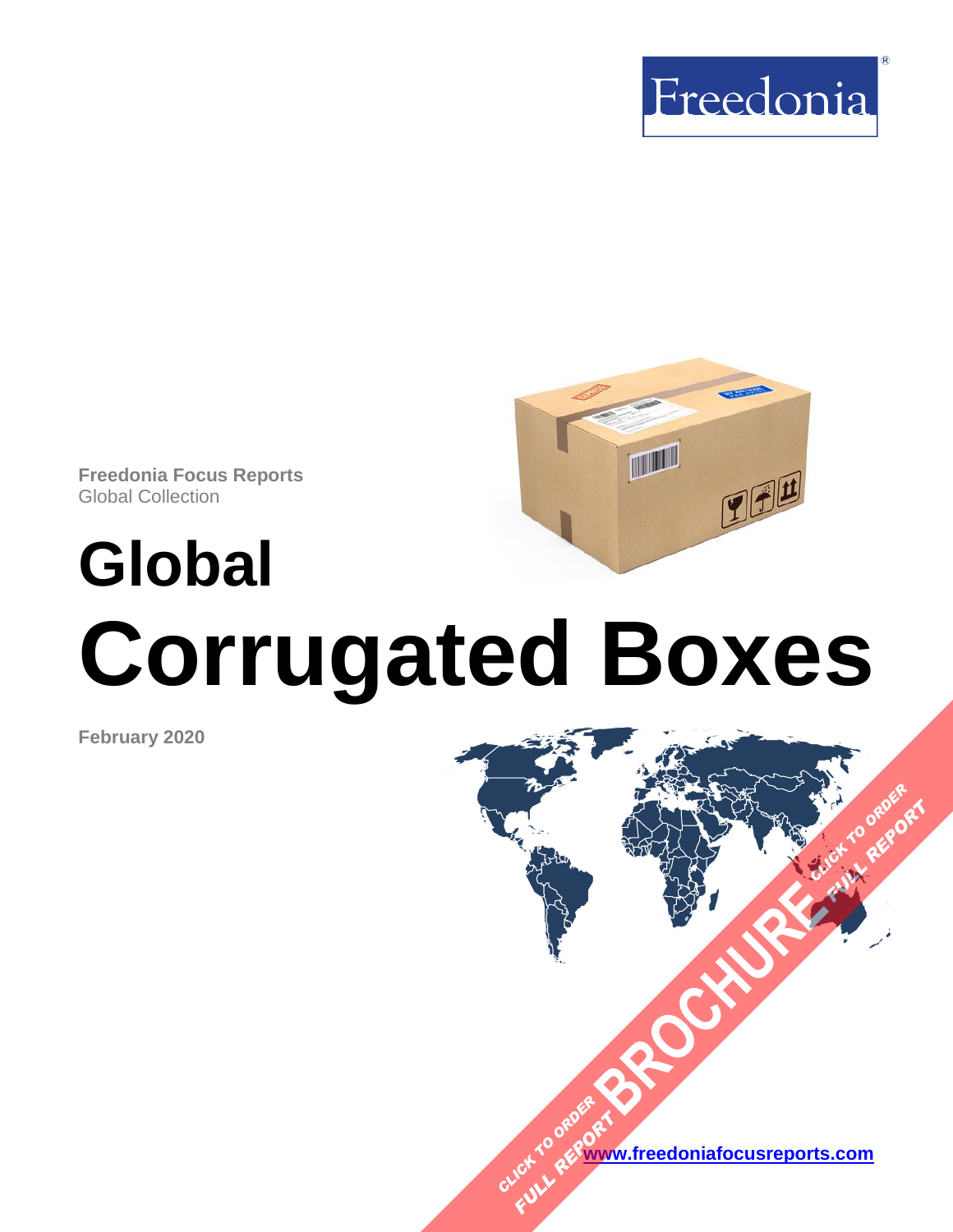# **Table of Contents**

| 1. Highlights                        | 3              |
|--------------------------------------|----------------|
| 2. Global Overview & Forecasts       | 5              |
| Demand by Market                     | 5              |
| Food & Beverage                      | 6              |
| Nonfood Nondurable Goods             | $\overline{7}$ |
| E-Commerce                           | $\overline{7}$ |
| <b>Other Markets</b>                 | 8              |
| 3. Regional Segmentation & Forecasts | 10             |
| <b>Regional Production Overview</b>  | 10             |
| <b>Regional Demand Overview</b>      | 12             |
| <b>North America</b>                 | 14             |
| <b>Western Europe</b>                | 16             |
| Asia/Pacific                         | 18             |
| <b>Other Regions</b>                 | 20             |
| Central & South America              | 21             |
| Eastern Europe                       | 21             |
| Africa/Mideast                       | 22             |
| 4. Industry Structure                | 24             |
| <b>Industry Characteristics</b>      | 24             |
| <b>Market Share</b>                  | 25             |
| <b>International Paper</b>           | 26             |
| Smurfit Kappa                        | 27             |
| WestRock                             | 27             |
| 5. About This Report                 | 28             |
| Scope                                | 28             |
| Sources                              | 28             |
| <b>Industry Codes</b>                | 29             |
| Freedonia Methodology                | 29             |
| Resources                            | 31             |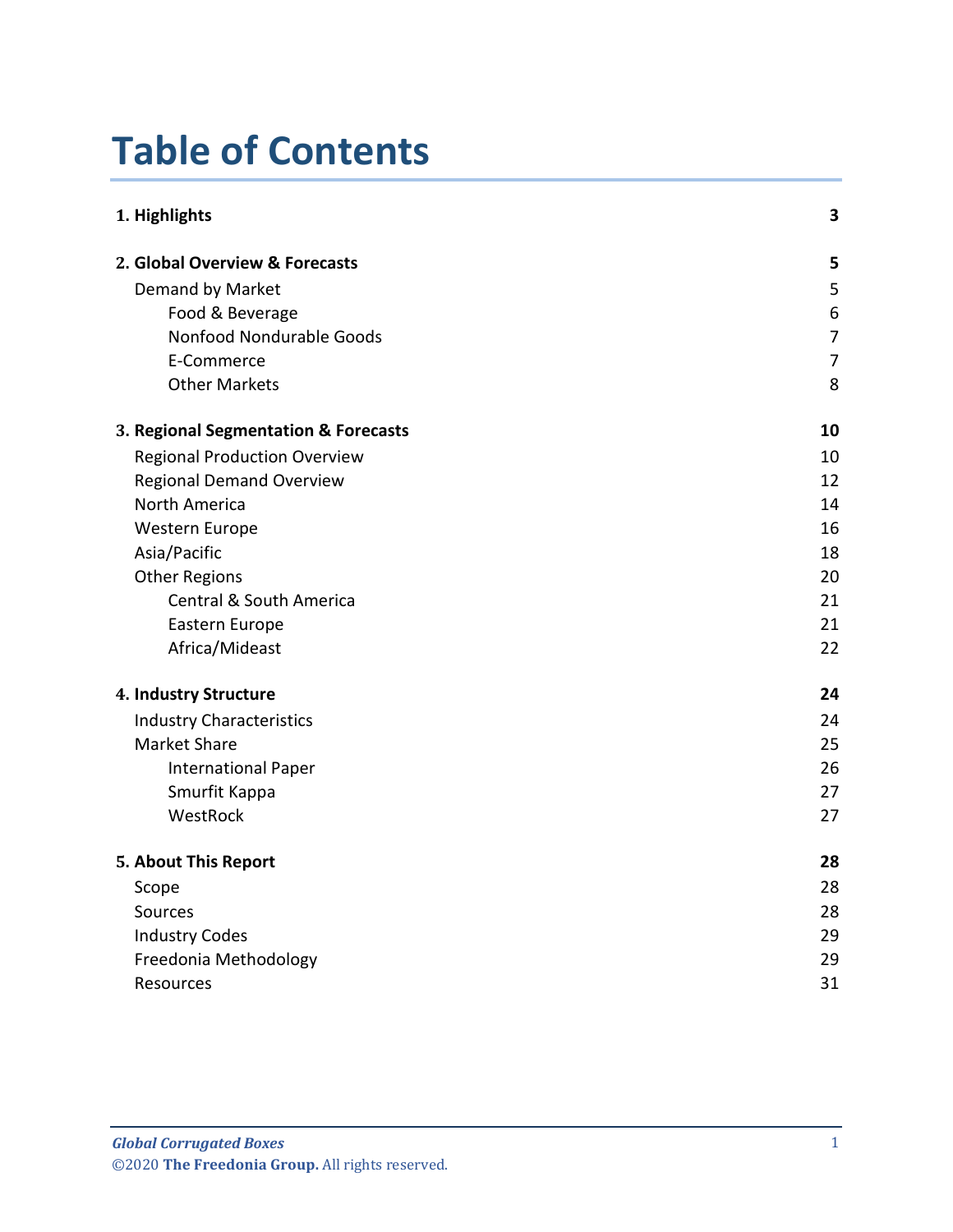# **List of Tables & Figures**

| Figure 1   Global Corrugated Boxes Market Outlook, 2018 - 2023                         | 4  |
|----------------------------------------------------------------------------------------|----|
| Figure 2   Global Corrugated Boxes Demand by Market, 2008 - 2023 (bil sq mtr)          | 5  |
| Table 1   Global Corrugated Boxes Demand by Market, 2008 - 2023 (mil sq mtr)           | 5  |
| Figure 3   Global Corrugated Boxes Demand by Market, 2008 - 2023 (%)                   | 8  |
| Figure 4   Global Corrugated Boxes Production by Region, 2008 - 2023 (bil sq mtr)      | 10 |
| Table 2   Global Corrugated Boxes Production by Region, 2008 - 2023 (mil sq mtr)       | 10 |
| Figure 5   Global Corrugated Boxes Production by Region, 2008 - 2023 (%)               | 11 |
| Figure 6   Global Corrugated Boxes Demand by Region, 2008 - 2023 (bil sq mtr)          | 12 |
| Table 3   Global Corrugated Boxes Demand by Region, 2008 - 2023 (mil sq mtr)           | 12 |
| Figure 7   Global Corrugated Boxes Demand by Region, 2008 - 2023 (%)                   | 13 |
| Figure 8   North America: Corrugated Boxes Demand by Market, 2008 - 2023 (bil sq mtr)  | 14 |
| Table 4   North America: Corrugated Boxes Demand by Market, 2008 - 2023 (mil sq mtr)   | 14 |
| Figure 9   Western Europe: Corrugated Boxes Demand by Market, 2008 - 2023 (bil sq mtr) | 16 |
| Table 5   Western Europe: Corrugated Boxes Demand by Market, 2008 - 2023 (mil sq mtr)  | 16 |
| Figure 10   Asia/Pacific: Corrugated Boxes Demand by Market, 2008 - 2023 (bil sq mtr)  | 18 |
| Table 6   Asia/Pacific: Corrugated Boxes Demand by Market, 2008 - 2023 (mil sq mtr)    | 18 |
| Figure 11   Other Regions: Corrugated Boxes Demand by Region, 2008 - 2023 (bil sq mtr) | 20 |
| Figure 12   Other Regions: Corrugated Boxes Demand by Market, 2008 - 2023 (bil sq mtr) | 20 |
| Table 7   Other Regions: Corrugated Boxes Demand by Region & Market, 2008 - 2023       |    |
| (mil sq mtr)                                                                           | 21 |
| Figure 13   Global Corrugated Boxes Market Share by Company, 2018 (%)                  | 26 |
| Table 8   Leading Suppliers to the Global Corrugated Boxes Market                      | 26 |
| Table 9   NAICS & SIC Codes Related to Corrugated Boxes                                | 29 |
| Table 10   HS Codes Related to Corrugated Boxes                                        | 29 |
|                                                                                        |    |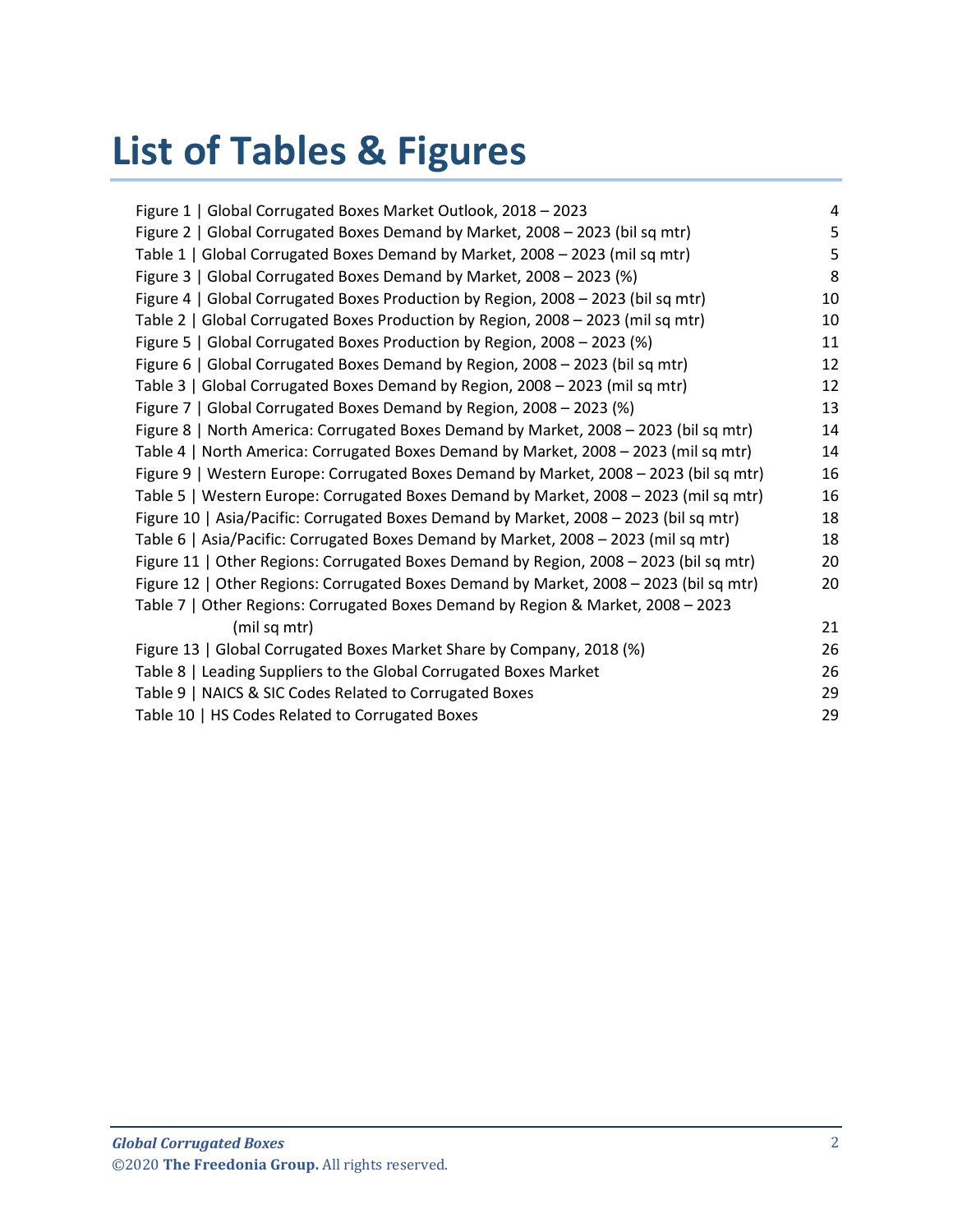# <span id="page-3-1"></span><span id="page-3-0"></span>**Scope**

This report forecasts to 2023 global demand for corrugated boxes by market and major world region in square meters. Reported markets encompass:

- food and beverage
- nonfood nondurable goods
- e-commerce
- other markets such as durable goods and consumer purchases

Major world regions include North America, Western Europe, Asia/Pacific, and all other regions.

To illustrate historical trends, world, market, and regional demand (including market segments) are provided for 2008, 2013, and 2018. Finally, global production is segmented by major world region and provided for 2008, 2013, 2018, and 2023.

Excluded from the scope of this report are:

- other paper packaging, including set-up boxes, mailers, paperboard folding cartons, protective packaging such as corrugated edge protectors and paper fill, and paper bags
- other disposable paper products, such as tissues, toilet paper, and paper foodservice products such as cartons, clamshells, boxes, buckets, cups, and straws
- corrugated board used to make products other than boxes, such as edge protectors and box partitions

Other various topics, including profiles of pertinent leading companies, are covered in this report. A full outline of report items by page is available in the Table of Contents.

## <span id="page-3-2"></span>**Sources**

*Global Corrugated Boxes* (FW30013) is based on *[Global Corrugated Boxes](http://www.freedoniagroup.com/DocumentDetails.aspx?ReferrerId=FL-FOCUS&studyid=3737)* a comprehensive industry study published by The Freedonia Group. Reported findings represent the synthesis and analysis of data from various primary, secondary, macroeconomic, and demographic sources, such as:

- firms participating in the industry, and their suppliers and customers
- government/public agencies
- intergovernmental organizations
- trade associations and their publications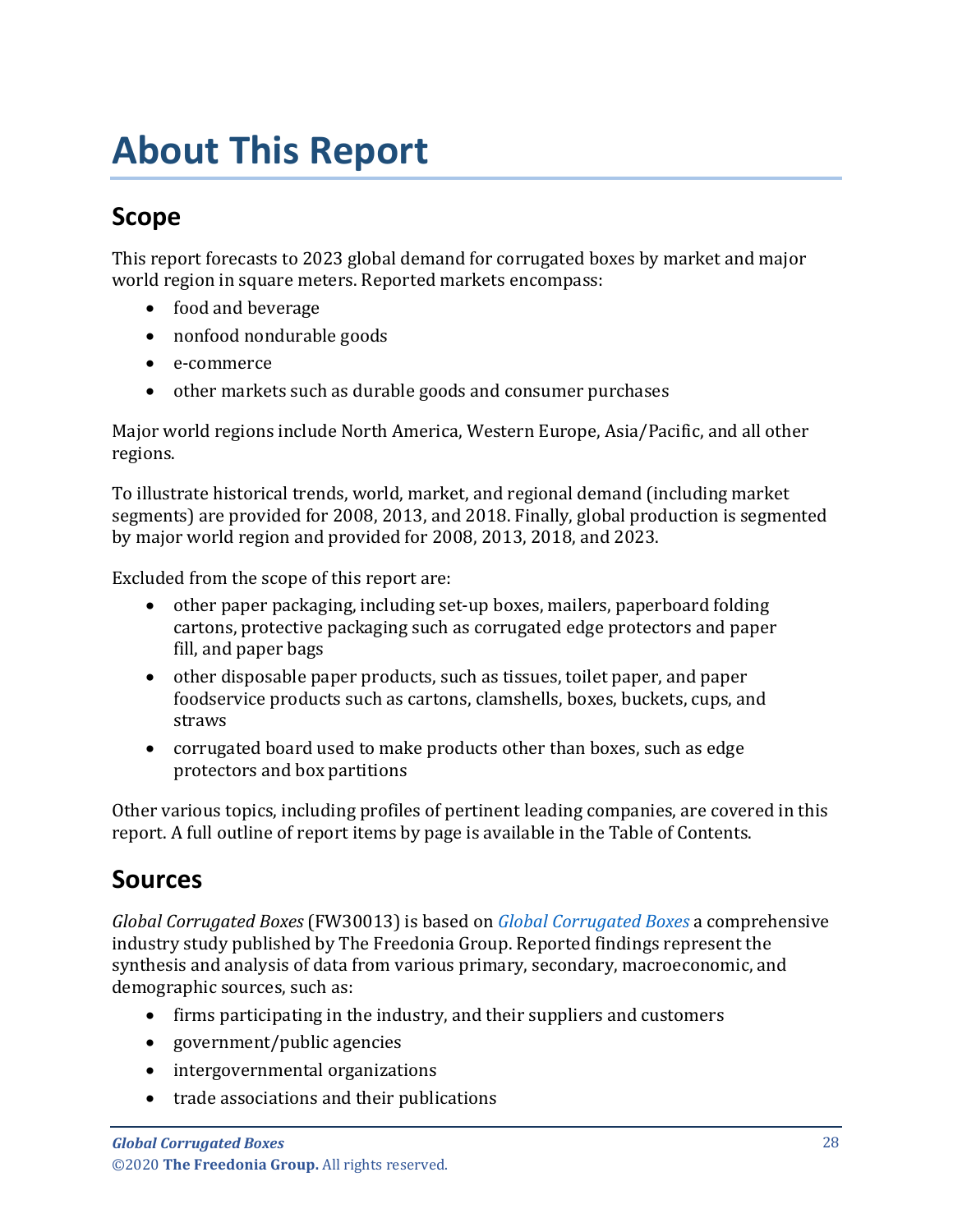- the business and trade press
- indicator forecasts by The Freedonia Group
- the findings of other reports and studies by The Freedonia Group

Specific sources and additional resources are listed in the Resources section of this publication for reference and to facilitate further research.

# <span id="page-4-0"></span>**Industry Codes**

<span id="page-4-2"></span>

| Table 9   NAICS & SIC Codes Related to Corrugated Boxes |                                              |                                           |                                  |  |
|---------------------------------------------------------|----------------------------------------------|-------------------------------------------|----------------------------------|--|
| <b>NAICS/SCIAN 2017</b><br><b>SIC</b>                   |                                              |                                           |                                  |  |
| <b>North American Industry Classification System</b>    |                                              | <b>Standard Industrial Classification</b> |                                  |  |
| 322130                                                  | Paperboard mills                             | 2631                                      | Paperboard mills                 |  |
| 322211                                                  | Corrugated and solid fiber box manufacturing | 2653                                      | Corrugated and solid fiber boxes |  |

Source: US Census Bureau

#### <span id="page-4-3"></span>**Table 10 | HS Codes Related to Corrugated Boxes**

| <b>HS Code</b> | <b>Definition</b>                                                                 |
|----------------|-----------------------------------------------------------------------------------|
| 4819.10        | Paper and paperboard; cartons, boxes and cases, of corrugated paper or paperboard |

Source: United Nations Statistics Division

# <span id="page-4-1"></span>**Freedonia Methodology**

The Freedonia Group, a subsidiary of MarketResearch.com, has been in business for more than 30 years and in that time has developed a comprehensive approach to data analysis that takes into account the variety of industries covered and the evolving needs of our customers.

Every industry presents different challenges in market sizing and forecasting, and this requires flexibility in methodology and approach. Freedonia methodology integrates a variety of quantitative and qualitative techniques to present the best overall picture of a market's current position as well as its future outlook: When published data are available, we make sure they are correct and representative of reality. We understand that published data often have flaws either in scope or quality, and adjustments are made accordingly. Where no data are available, we use various methodologies to develop market sizing (both top-down and bottom-up) and then triangulate those results to come up with the most accurate data series possible. Regardless of approach, we also talk to industry participants to verify both historical perspective and future growth opportunities.

Methods used in the preparation of Freedonia market research include, but are not limited to, the following activities: comprehensive data mining and evaluation, primary research,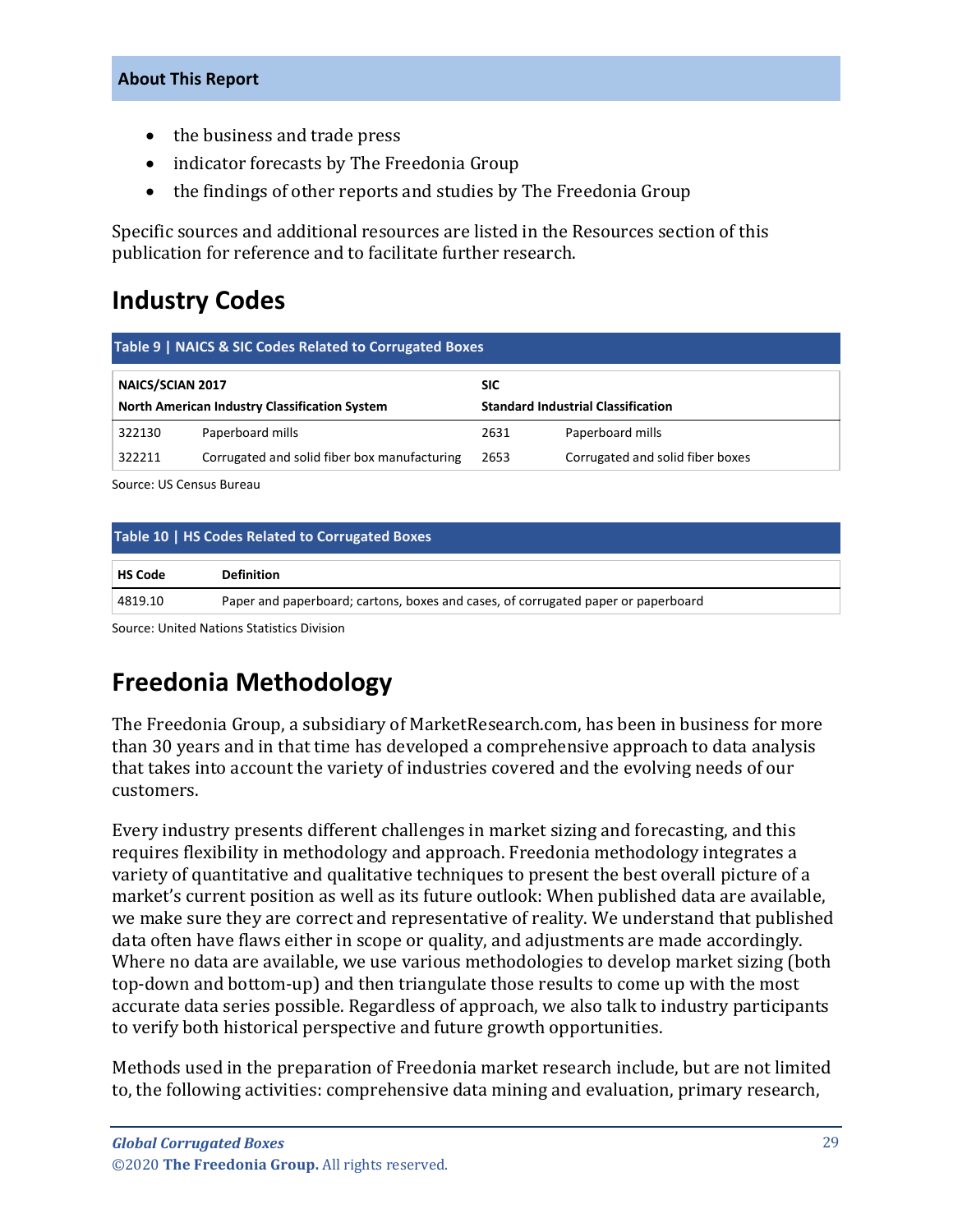consensus forecasting and analysis, ratio analysis using key indicators, regression analysis, end use growth indices and intensity factors, purchase power parity adjustments for global data, consumer and end user surveys, market share and corporate sales analysis, product lifespan analysis, product or market life cycle analysis, graphical data modeling, long-term historical trend analysis, bottom-up and top-down demand modeling, and comparative market size ranking.

Freedonia quantifies trends in various measures of growth and volatility. Growth (or decline) expressed as an average annual growth rate (AAGR) is the least squares growth rate, which takes into account all available datapoints over a period. The volatility of datapoints around a least squares growth trend over time is expressed via the coefficient of determination, or  $r^2$ . The most stable data series relative to the trend carries an  $r^2$  value of 1.0; the most volatile – 0.0. Growth calculated as a compound annual growth rate (CAGR) employs, by definition, only the first and last datapoints over a period. The CAGR is used to describe forecast growth, defined as the expected trend beginning in the base year and ending in the forecast year. Readers are encouraged to consider historical volatility when assessing particular annual values along the forecast trend, including in the forecast year.

# **Copyright & Licensing**

The full report is protected by copyright laws of the United States of America and international treaties. The entire contents of the publication are copyrighted by The Freedonia Group.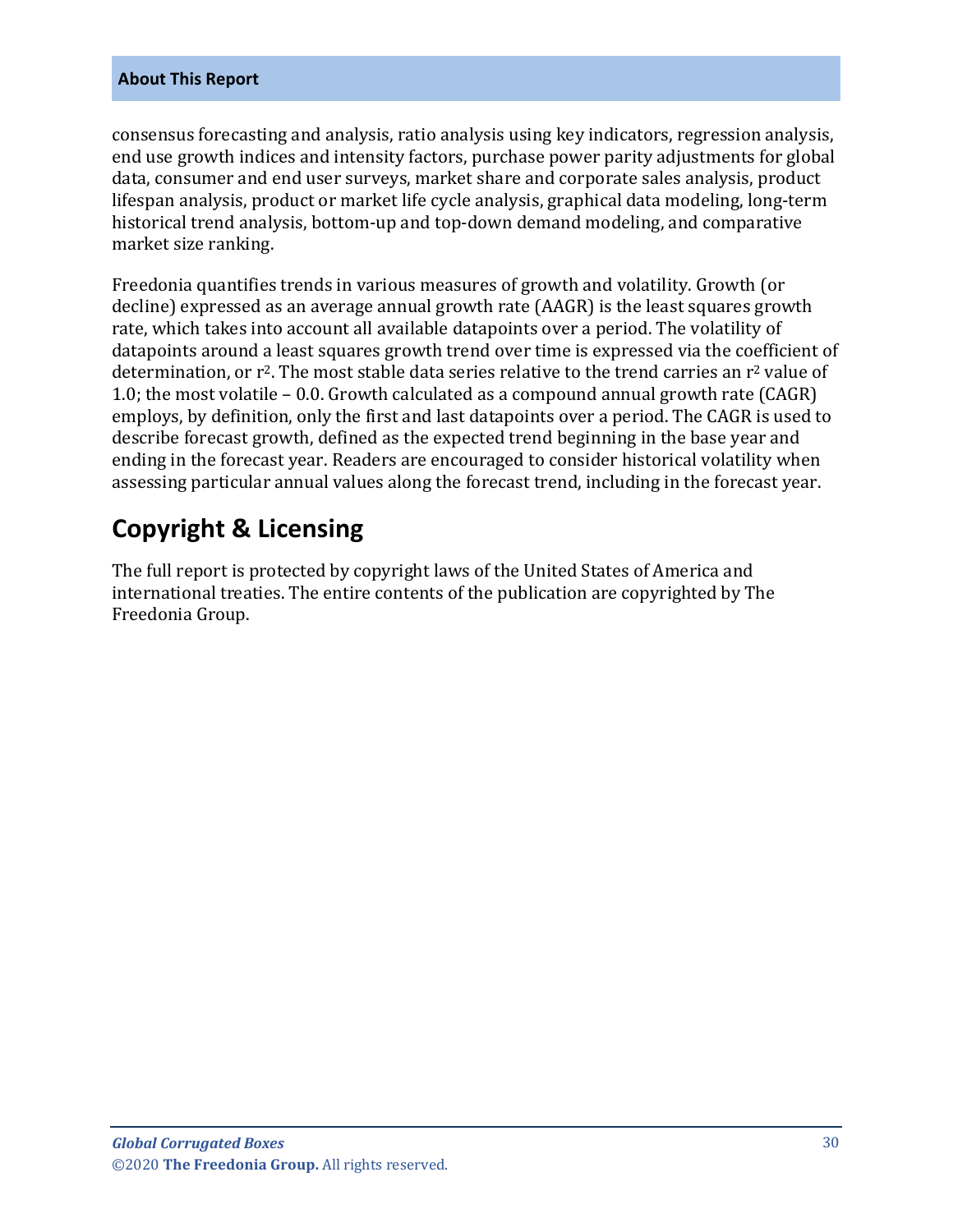## <span id="page-6-0"></span>**Resources**

#### **The Freedonia Group**

 *[Global Corrugated Boxes](http://www.freedoniagroup.com/DocumentDetails.aspx?ReferrerId=FL-FOCUS&studyid=3737)* **[Freedonia Industry Studies](http://www.freedoniagroup.com/Home.aspx?ReferrerId=FL-Focus)**  *[Adhesives & Sealants in the US](https://www.freedoniagroup.com/DocumentDetails.aspx?ReferrerId=FL-focus&StudyId=3623) [Corrugated & Paperboard Boxes](https://www.freedoniagroup.com/DocumentDetails.aspx?ReferrerId=FL-FOCUS&StudyId=3686) [Food & Beverage Packaging Innovation](https://www.freedoniagroup.com/DocumentDetails.aspx?ReferrerId=FL-FOCUS&StudyId=3736) [Global Adhesives & Sealants](https://www.freedoniagroup.com/documentdetails.aspx?referrerid=fl-FOCUS&studyid=3715) [Global Bulk Packaging](https://www.freedoniagroup.com/documentdetails.aspx?referrerid=fl-FOCUS&studyid=3612) [Global E-Commerce](https://www.freedoniagroup.com/documentdetails.aspx?referrerid=fl-FOCUS&studyid=3724) [Global E-Commerce Packaging](https://www.freedoniagroup.com/documentdetails.aspx?referrerid=fl-FOCUS&studyid=3744) [Global Pharmaceutical Packaging](https://www.freedoniagroup.com/documentdetails.aspx?referrerid=fl-FOCUS&studyid=3758) [Global Pressure Sensitive Tapes](https://www.freedoniagroup.com/documentdetails.aspx?referrerid=fl-FOCUS&studyid=3685) [Global Protective Packaging](https://www.freedoniagroup.com/documentdetails.aspx?referrerid=fl-FOCUS&studyid=3741) [Produce Packaging Market in the US](https://www.freedoniagroup.com/DocumentDetails.aspx?ReferrerId=FL-FOCUS&StudyId=3632) [Protective Packaging Market in the US](https://www.freedoniagroup.com/DocumentDetails.aspx?ReferrerId=FL-FOCUS&StudyId=3544) [Retail-Ready Packaging](https://www.freedoniagroup.com/DocumentDetails.aspx?ReferrerId=FL-FOCUS&StudyId=3713) [Rigid Bulk Packaging](https://www.freedoniagroup.com/DocumentDetails.aspx?ReferrerId=FL-FOCUS&StudyId=3704)* **[Freedonia Focus Reports](https://www.freedoniafocusreports.com/redirect.asp?progid=89534&url=/)**

# *[Municipal Solid Waste: United States](https://www.freedoniafocusreports.com/Municipal-Solid-Waste-United-States-FF95057/?progid=89534)*

 *[Packaging Machinery: United States](https://www.freedoniafocusreports.com/Packaging-Machinery-United-States-FF75038/?progid=89534) [Recovered Packaging: United States](https://www.freedoniafocusreports.com/Recovered-Packaging-United-States-FF30051/?progid=89534) [Recovered Paper: United States](https://www.freedoniafocusreports.com/Recovered-Paper-United-States-FF25019/?progid=89534)* **[Freedonia Custom Research](http://www.freedoniagroup.com/CustomResearch.aspx?ReferrerId=FL-Focus)**

#### **Trade Publications**

*Corrugated Today Packaging Digest Packaging Strategies Packaging World*

#### **Agencies & Associations**

American Forest and Paper Association Bureau of International Recycling European Federation of Corrugated Board Manufacturers Fibre Box Association Food & Agriculture Organization of the United Nations Global Recycling Foundation